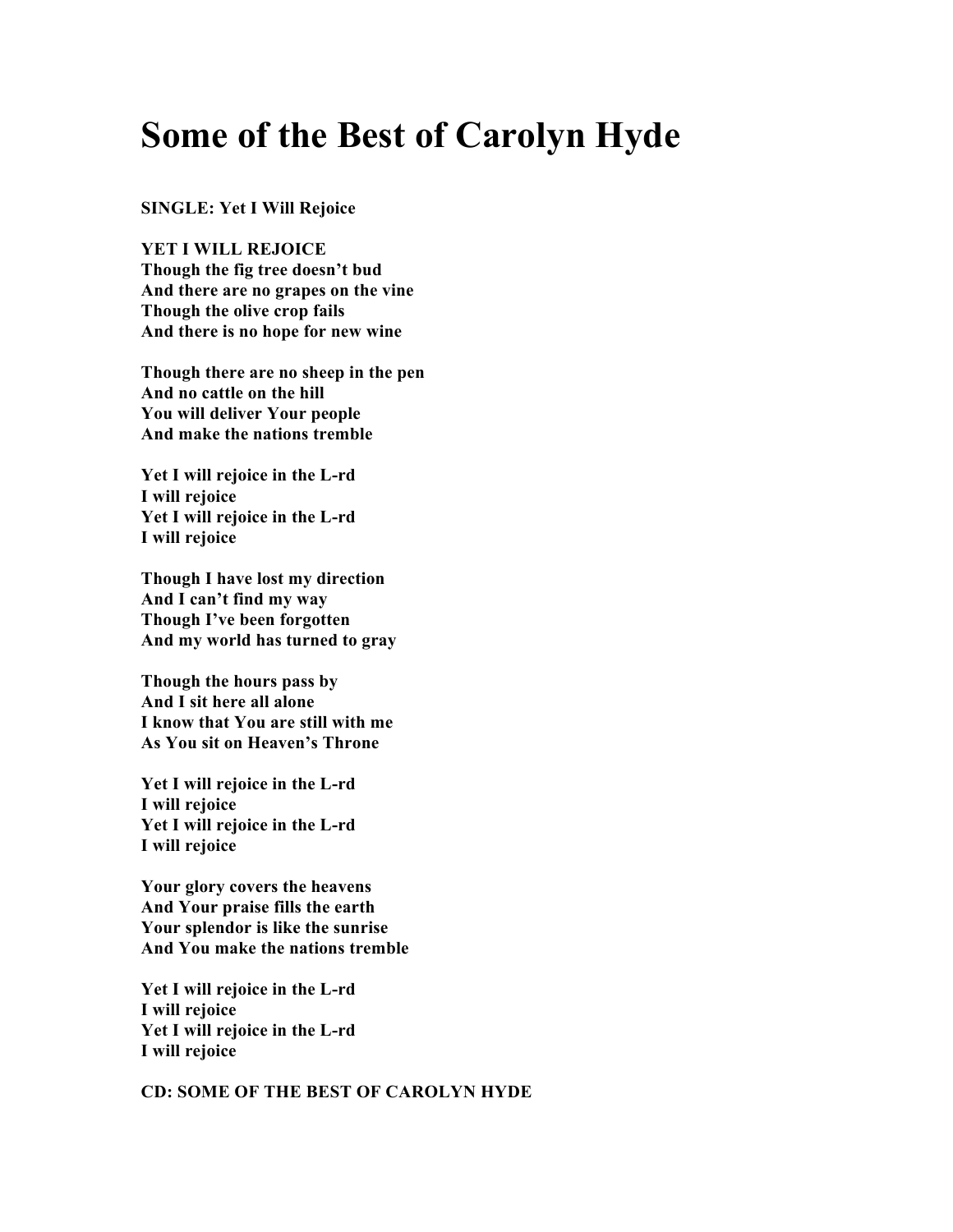#### **SONG OF SONGS**

**Come away my lover and be like a gazelle Or be like the young stag on the spice laden mountain Place me like a seal over your heart Like a seal over your arm Place me like a seal Love is so strong like a mighty flame The rivers cannot wash it away Many waters cannot quench our love Daughters I say Do not arouse love until it so desires Daughters I say Love is so strong like a mighty flame The rivers cannot wash it away Many waters cannot quench our love**

# **HE PUT THE LAW IN MY HEART**

**He gives to me an everlasting love He made a covenant of faithfulness With Israel to forgive our sin He put the law in our heart He who made the moon and stars He who stirs up the sea L-rd of hosts is His name He is faithful to me He said He will be our G-d We will be His people We shall know His glorious name From the least to the greatest**

## **SHAVUOT**

**Up on the mountain the L-rd came down On Mount Sinai and Moses went up The whole mountain trembled and smoke ascended For G-d came upon it in fire Shavuot, the Feast of Weeks First came the law on Mount Sinai Shavuot, flames of fire Then came the gift of G-d's Spirit Up in the room the disciples gathered When suddenly came a great wind The L-rd poured His Spirit upon the people And tongues of fire rested on them**

# **YOU GOT TO MOVE**

**You got to move in the ways of the Ruach HaKodesh You got to move in the ways of the Spirit of G-d**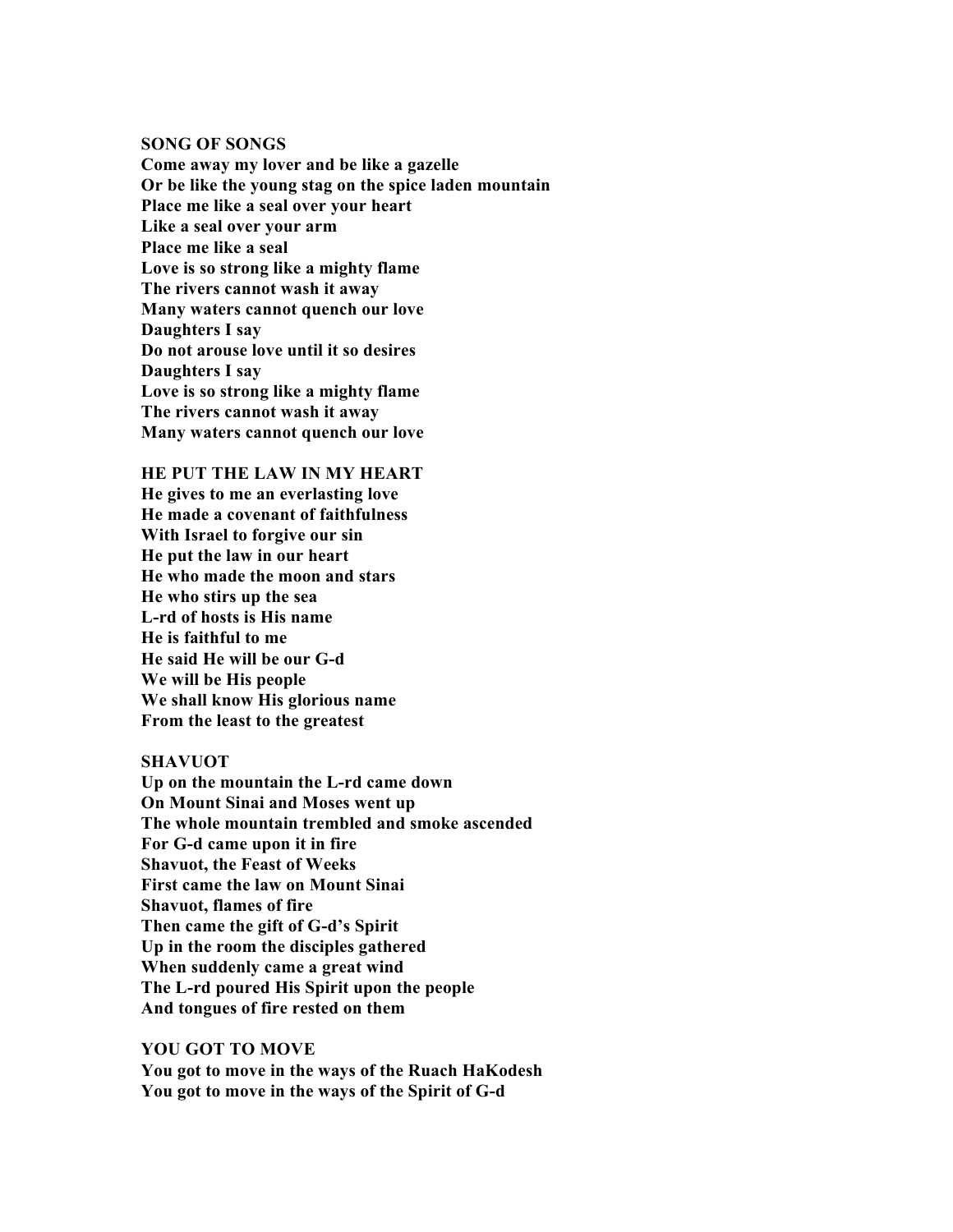#### **BARUCH ATA**

**Baruch Ata Adonai, Baruch Ata Adonai (2x) Baruch Ata, Baruch Ata Baruch Ata Adonai, Elohaynu Melech ha'olam Ata Hu Adonaynu, Ata Hu Elokaynu Ata Hu Malchaynu, Ata Hu Moshiaynu You are our L-rd, You are our G-d You are our King, You are our Savior**

### **REVIVE US**

**You are the Father of everyone Even of those who don't know Bring us together to worship you Help our faith in you grow L-rd G-d, revive us, L-rd G-d, revive us You are the one who comforts me With the love that you show Bring me back to worship you Help my faith in you grow L-rd G-d, revive us, L-rd G-d, revive us Great is the love that you have for me Even though I might stray Bring me back to worship you Help my faith in you stay**

#### **ALL THE WAY TO HEAVEN**

**If you pray to Him, He'll answer you If you call His name, He'll hear you If you trust in Him, He'll bless you All the way to heaven, all the way to heaven He is my G-d, let Him be yours too He is my shield and sword Life in Him is all I need All the way to heaven, all the way to heaven If you're going down, He'll life you up If you sing to Him, He'll smile If you trust in Him, He'll bless you All the way to heaven, all the way to heaven If you've lost your way, He'll find you He forgives all those who ask Him If you trust in Him, He'll bless you All the way to heaven, all the way to heaven**

#### **LISTEN TO G-D**

**Oh Jonah and the whale found a way to be Closer to each other in the sea There's got to be a better way to go, said he I should listen to G-d Oh Daniel made himself right at home**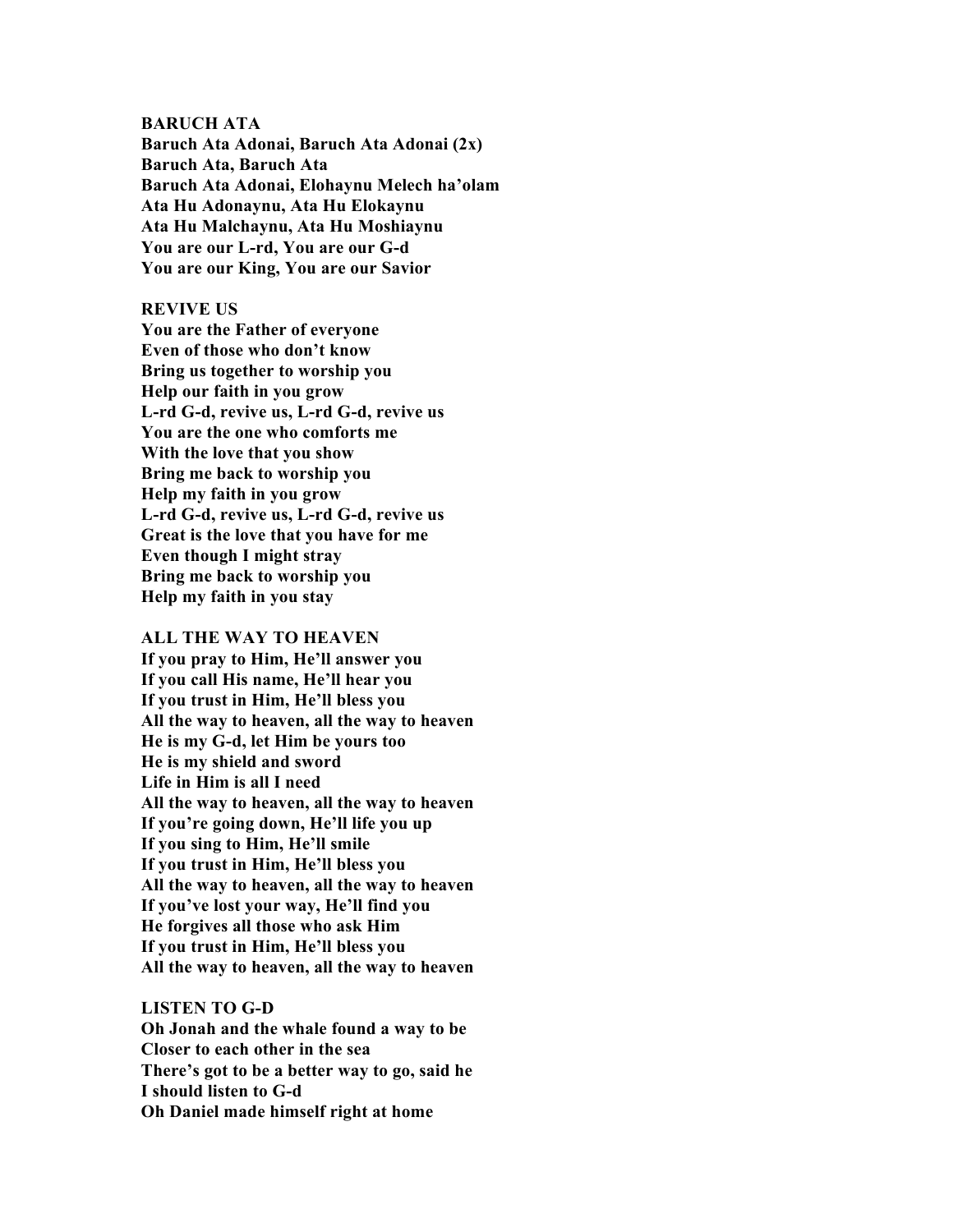**He knew the lions wouldn't take a bite All he had to do was wait out the night He listened to G-d Yeshua didn't want to go and hang He knew the pain He would feel He suffered for our sins and now He's glorified He listened to G-d What you gonna do if you've been sent by G-d Where you gonna run away and hide Where you gonna go where He won't see you Listen to G-d**

## **SAIL WITH YOU**

**I sail over gardens of tropical fish I sail on the ocean and go where I wish I sail over reef and barrier too If you be on the water, I'll sail with you You walk on dry land and you think that's the way Try walking on water – what faith, you might say These fishermen now are fishers of men If you be on the water, I'll sail with you I want to go with you wherever you go But that's up to you, it's your choice you know Forgive those who erred and the Father will you If you be on the water, I'll sail with you**

#### **HE IS YOUR PRAISE**

**Fear the L-rd your G-d Serve Him all your days Cling to Him and love Him He is your praise Wondrous deeds your eyes have seen He has done for you You have numbered as the stars in heaven Praise Him in all you do**

## **HEAR OH ISRAEL**

**Thou shall love the L-rd with all thy heart With all thy soul and with all of thy might So the L-rd commands these words be in your heart Teach them to your children and raise them up right When thou sittest in thy house When thou walkest by the way When thou liest down and when thou risest up Thou shall bind them for a sign upon thine hand Thou shall write them on thy door and on thy gates**

**HOW CAN A COWGIRL KEEP KOSHER Out on the western hills**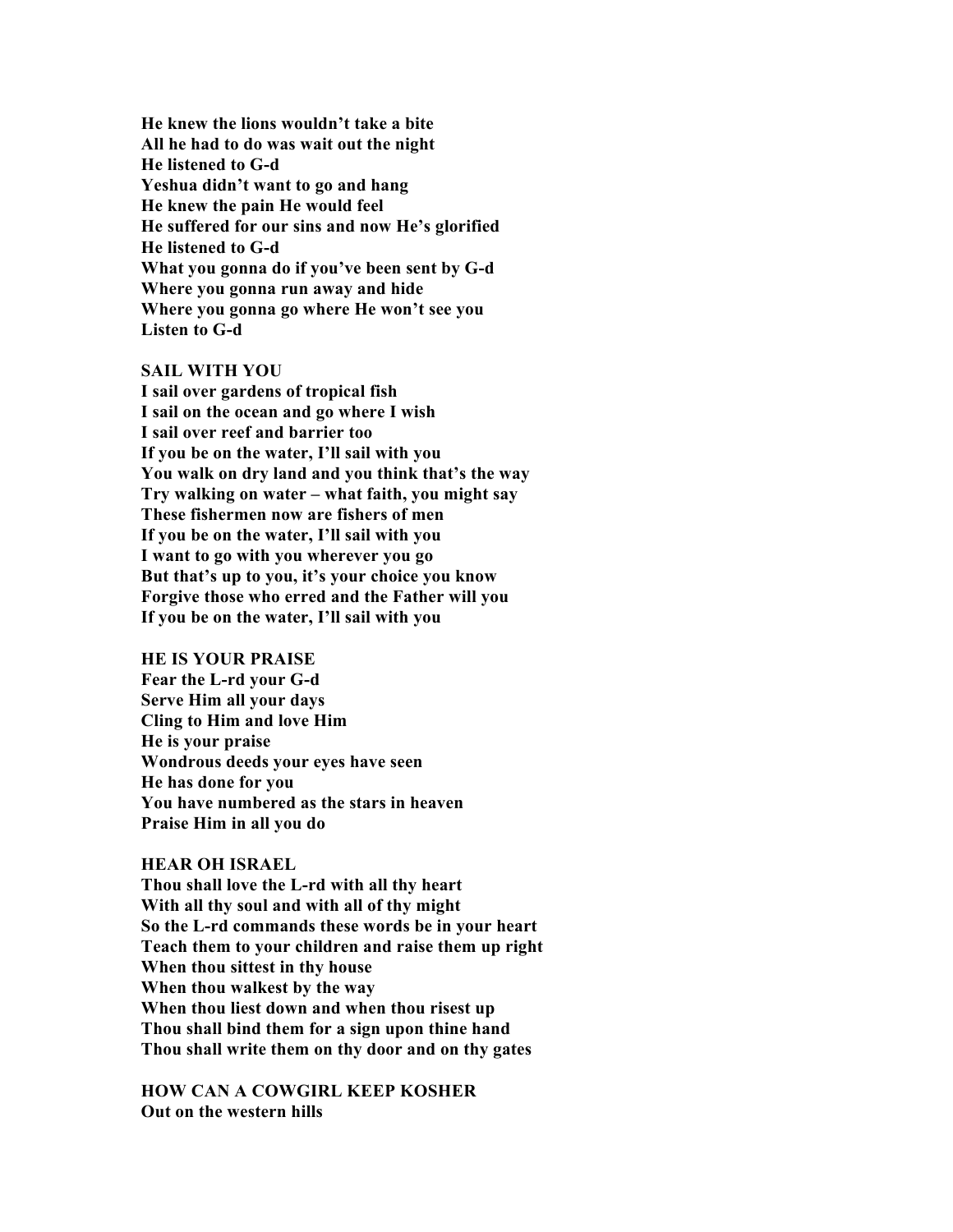**I was eating my kosher dills While the fire burned hot and bright We'll be serving up kreplach tonight Have you noticed the price of lox We can barely afford the box And the bagels are hard to find Well I think I have made up my mind How can a cowgirl keep kosher While out on the western range How can I keep every letter of the law It's just me and my horse alone I have a friend named Sam He offered me some spam I turned away his kiss With a nice hot potato knish Now Sam had a daily walk With Yeshua he loved to talk I was jealous of all his joy So I took up the G-d of this boy How can a cowgirl keep kosher While out on the western range How can I keep every letter of the law Well it's easy to do with Yeshua**

**[/column]**

**[column size="1-2" last="1" style="1"]**

**READ SONG LYRICS FROM THE CD, "THE LATTER RAIN" BY CAROLYN HYDE**

**I WILL NEVER LEAVE YOU Richard and Carolyn Hyde (c) 2009**

**I will never leave you nor forsake you I will never leave you says the Lord**

**Tell me how long must I wait to see salvation Come to all my sons and daughters Tell me how long must I wait, how long**

**I will always love you no matter what you do I will always love you says the Lord**

**I don't want to live my life my way I only want to live it Your way**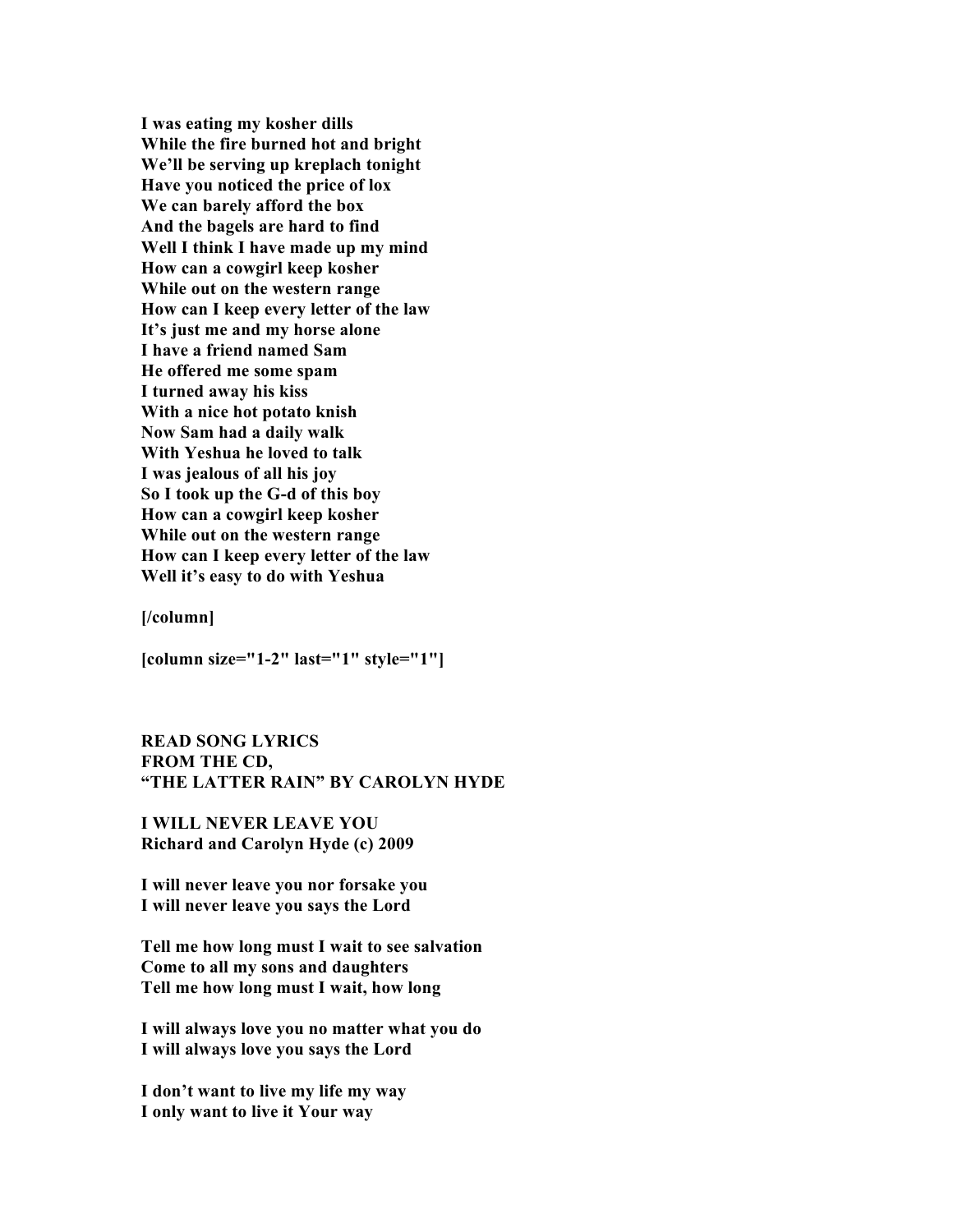# **HINE MAKOM ITI Carolyn Hyde and Harald Eckert (c) 2009 For Elhanan ben Avraham**

**V'amar Adonai, hine makom Iti Adonai, Adonai, El rachum v'chanun Adonai, Adonai, Erech apayim v'rav chesed v'emet**

**Thus said the Lord, here is a place with me Adonai, Adonai, Full of mercy and grace Adonai, Adonai, Patient, abounding in goodness and truth**

**So spricht dein Gott, kom hier ganz nah zu mir Adonai, Adonai, Voll Erbaumen und Liebe Adonai, Adonai, Ueberfliessend in Guete und Licht**

**OUT OF EGYPT Carolyn Hyde (c) 2009**

**So will I draw her I will lead her into the desert I will speak to her gently I will open a door of hope**

**And there she will sing as in the days of her youth As in the days she came out of Egypt**

**I will betroth you in love and compassion I will always be faithful And you will acknowledge the Lord**

**IN THE DESERT D. S. (c) 2009**

**So You brought me to the desert My heart is open for You to see If I cling to You and trust You When my troubles surround me**

**My heart belongs to You My hope and my trust I put in You**

**In the desert my shoes don't wear out In the desert I have enough to eat In the desert my love grows stronger As You are taking care of me**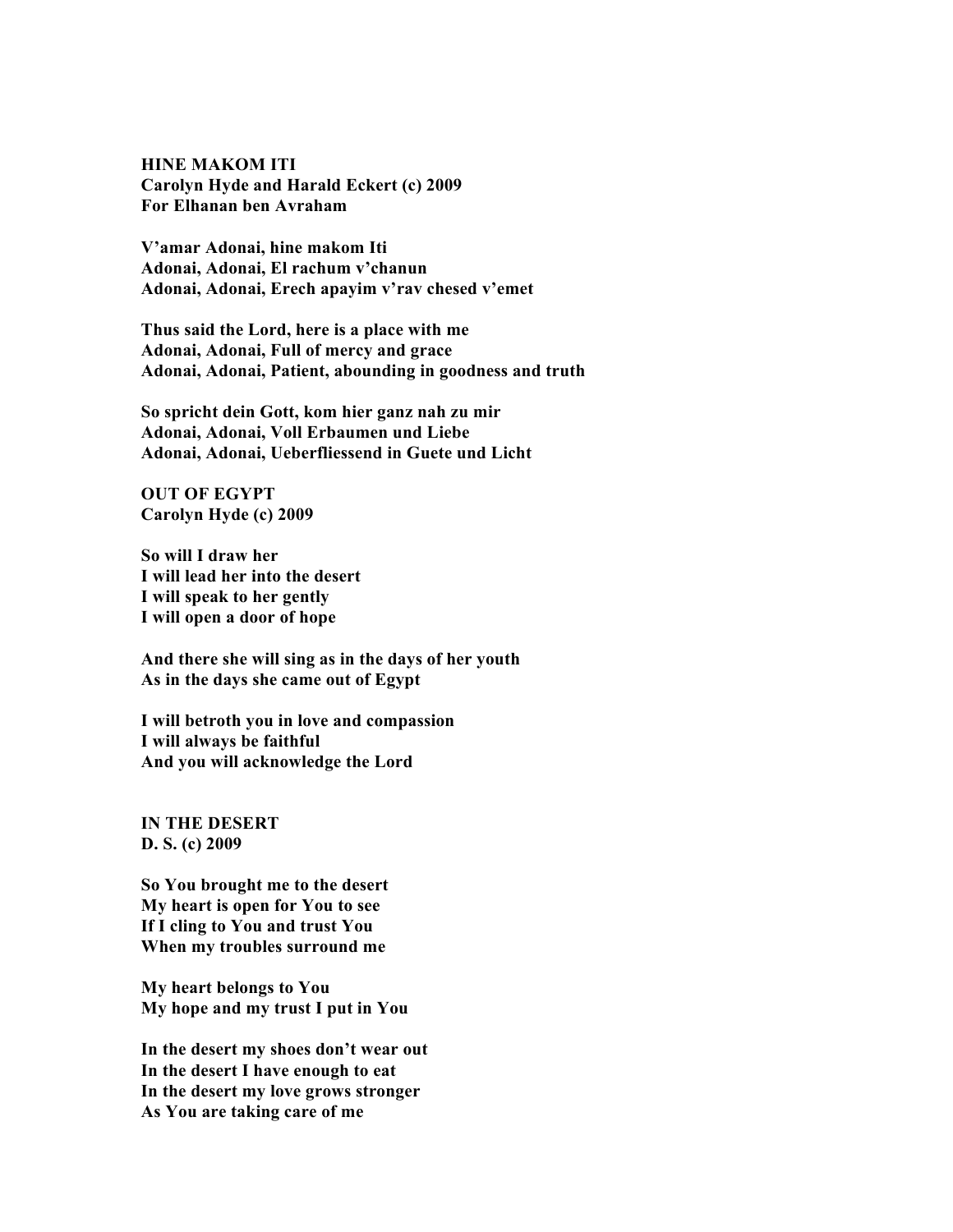**In the desert I'm safe from danger In the desert I'm safe from all my enemies In the desert my love grows stronger As You are taking care of me**

**NOTHING WILL BE IMPOSSIBLE Richard and Carolyn Hyde and Eliana Aliyah (c) 2009**

**You said that I could move a mountain If I had faith like a mustard seed You said that I could do greater things Than my Messiah, well how can that be Nothing will be impossible For those who believe and are called by Your name**

**You said that I could walk on water If only I would keep my eyes on You You said that I would judge the angels And judge the world, tell me how can that be Nothing will be impossible For those who believe and are called by Your name**

**You said that I should love my enemies And I should do good to those who hate me You said forgive seven times seventy So many times, well how can that be Nothing will be impossible For those who believe and are called by Your name**

**CAN'T FORCE A HEART Richard and Carolyn Hyde, Mike and Angela Hersch (c) 2009**

**He's standing outside and He's waiting for you You could run out the back door or answer His call What you gonna do He won't push 'cause He's waiting on you**

**You can't force a heart to believe In the one who's gonna set them free He gave ears and eyes to hear and see So we could choose and we could know The one who's gonna set us free**

**It doesn't matter where you've been or what you've done You gotta find hope even when you've got none Come in from the cold Come back home to the warmth of His son**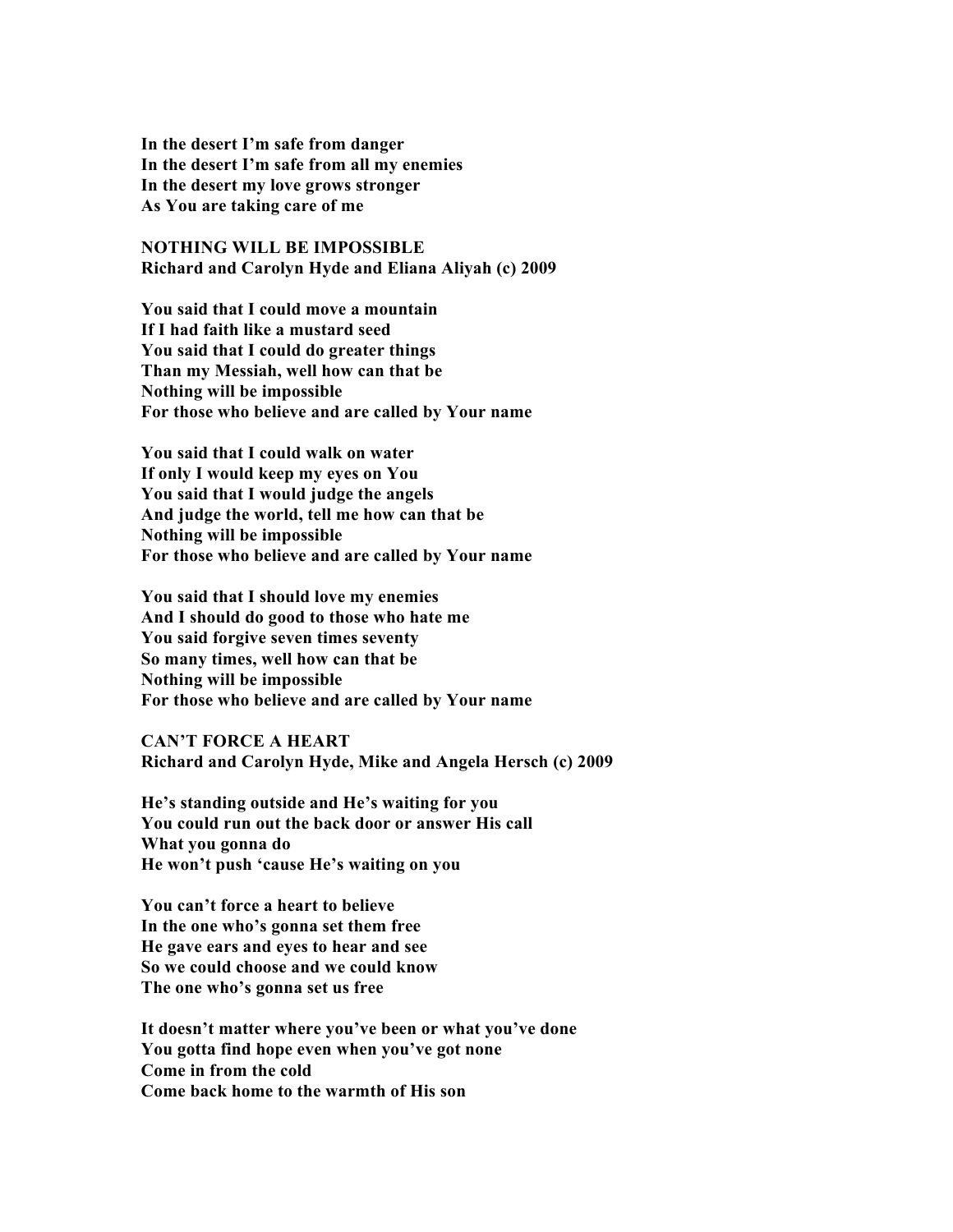**Out from the darkness Take a journey of hope One path to nowhere And one path to home**

**RACHMAN RACHEM Carolyn Hyde (c) 2009 Written in Dachau**

**Eshal Elohai yigal shvu-yim Ye'esof zu-rim Rachman Rachem**

**WITHOUT YOU Eliana Aliyah (c) 2009**

**You looked at the earth and it was formless and empty And the heavens' light was gone The mountains were quaking, the hills were swaying And this is what it's like without you This is what we're like without You**

**You looked and all the people were gone The sky had no birds to fill it The fruitful places were turned into ruins And this is what we're like without You This is what we're like without You**

**But with You we are full and complete And the heavens shine brighter than ever The sky is full and the ruins are restored again The desert will blossom when we are with You When we're with You, we're everything When we're with You, You're everything**

**PEACE IN YOUR HEART Carolyn Hyde (c) 2009**

**You've got a rare quality that I can observe A rare quality indeed You've got a rare quality that anyone can see And it speaks of the peace in your heart**

**If you have found something that I can use Tell me about it now 'Cause I want that rare quality that anyone can see And I'll sing of the peace in my heart**

**Now when the Son came He brought a whole lot of light**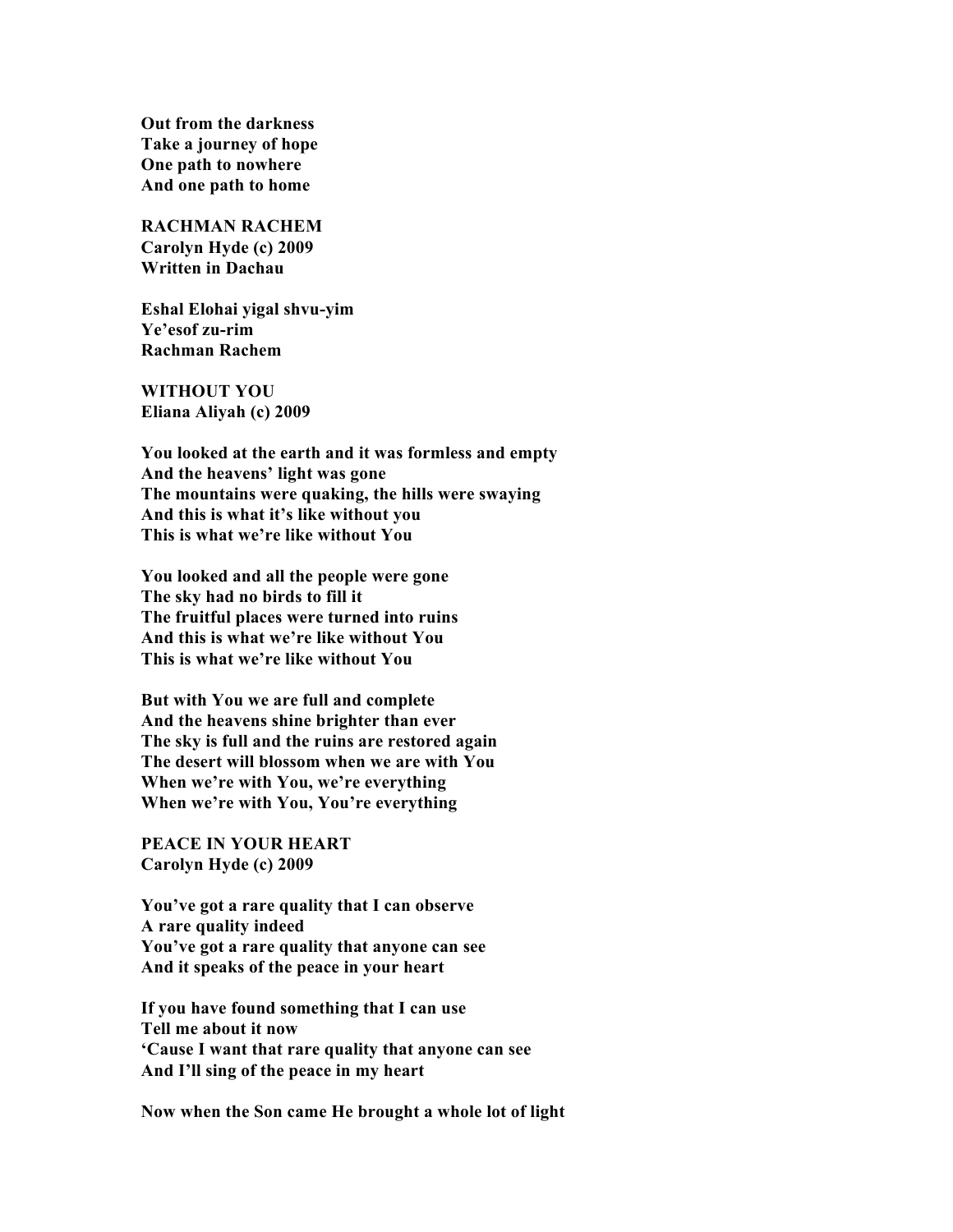**He opened my eyes I've been redeemed by the G-d of Yisrael And I sing of the peace in my heart**

**LEV TAHOR Carolyn Hyde (c) 2009**

**Lev Tahor bra li Lev tahor bra li Elohim Ruach, ruach nachon v'chadesh V'Ruach, ruach nachon b'kirbi**

**THE LATTER RAIN Richard and Carolyn Hyde (c) 2009**

**You take my pain And You take my tears Send the latter rain It will amount to all our fears (1. You restore all that the locusts have eaten) (2. You will wipe every tear from our eyes) You will bring refreshing rain, restoring rain**

**We who sow in tears will reap with songs of joy For the Lamb of G-d will lead us To springs of living water Send the latter rain**

**YOU'LL ALWAYS BE PART OF US D.S. (c) 2009 For Shayna, Aaron and Rachel**

**So, do you think that you have made it You made a choice Do you think that you can take it It's not always as easy as it seems.**

**Do you think you could have waited Don't answer that You could carry through and make it I just want to see you realize your dreams**

**Cause you carry a world inside you You're a piece of forever I know And you'll carry our hearts behind you Wherever you may go**

**So, when I see what you've created**